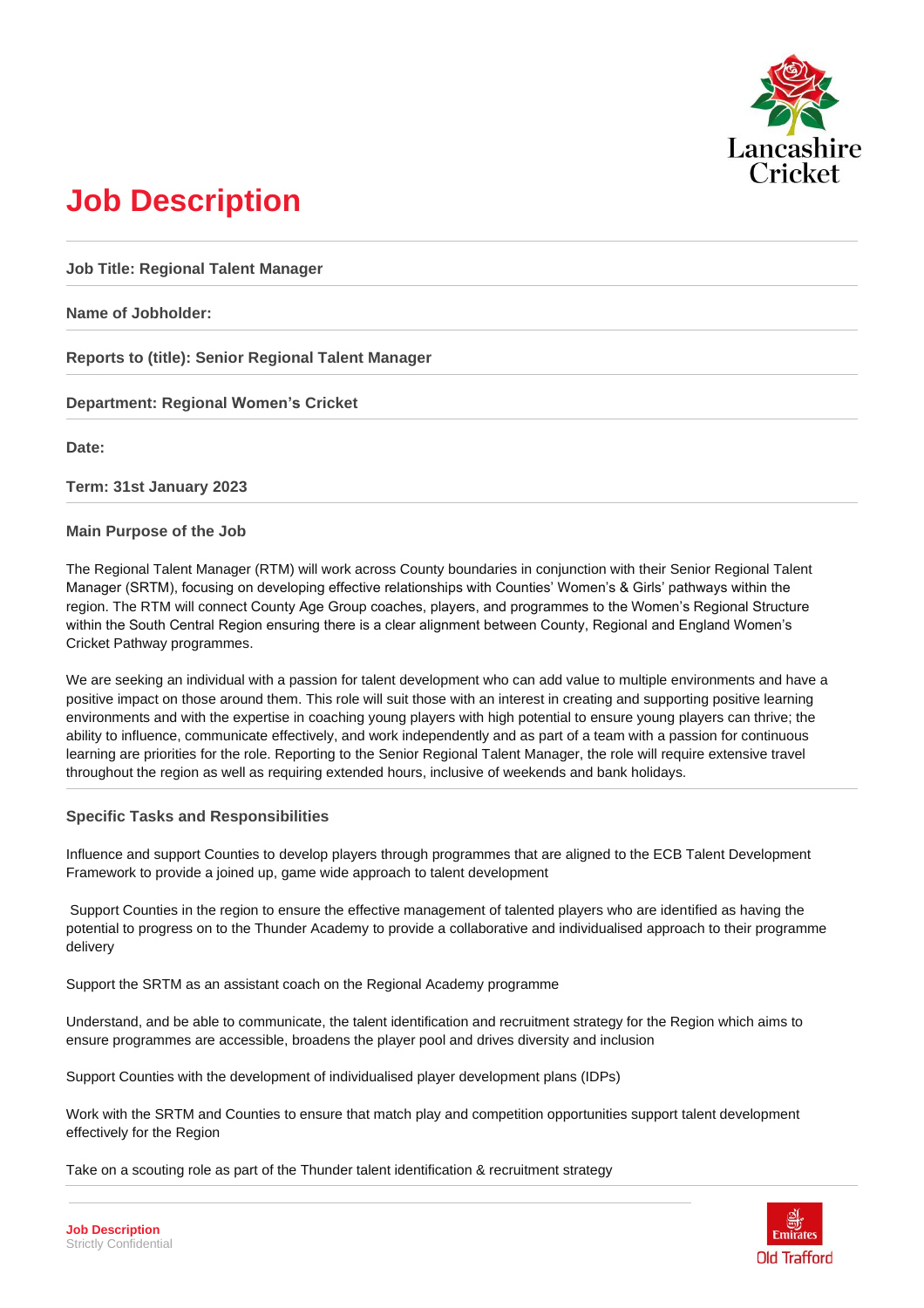

Keep up to date with best practice and expertise across the fields of talent development and attend ECB CPD events and meetings to support the drive for a world leading player pathway

## **Knowledge / Experience / Skills Needed**

#### **Essential**

Qualified to at least ECB Level 2 (Foundation II), with the ability to achieve ECB Level 3 (Advanced) within 12 months of appointment

Excellent communication, interpersonal and influencing skills

Interest in the areas of talent development and talent identification

Experience of developing IDPs

An appetite for continuous learning and development

High levels of energy and enthusiasm

The ability to use initiative working as part of a team or independently as required

Innovative and creative

Excellent IT skills with competent ability using Microsoft Office programmes

Full UK Driving Licence and ability to travel independently to various venues across the region

Disclosure and Barring Service (DBS) and Safeguarding Children certification – a DBS disclosure is an impartial and confidential document that details an individual's criminal record and where appropriate gives details of those who are barred from working with children

## **Desirable**

A degree in Sports Science, Coaching, or a relevant field

Knowledge of the ECB Talent Development Framework and/or alternative NGB frameworks

An understanding and experience of best practice talent identification and selection processes

An understanding and experience of Coach Development

Up to date first aid qualification